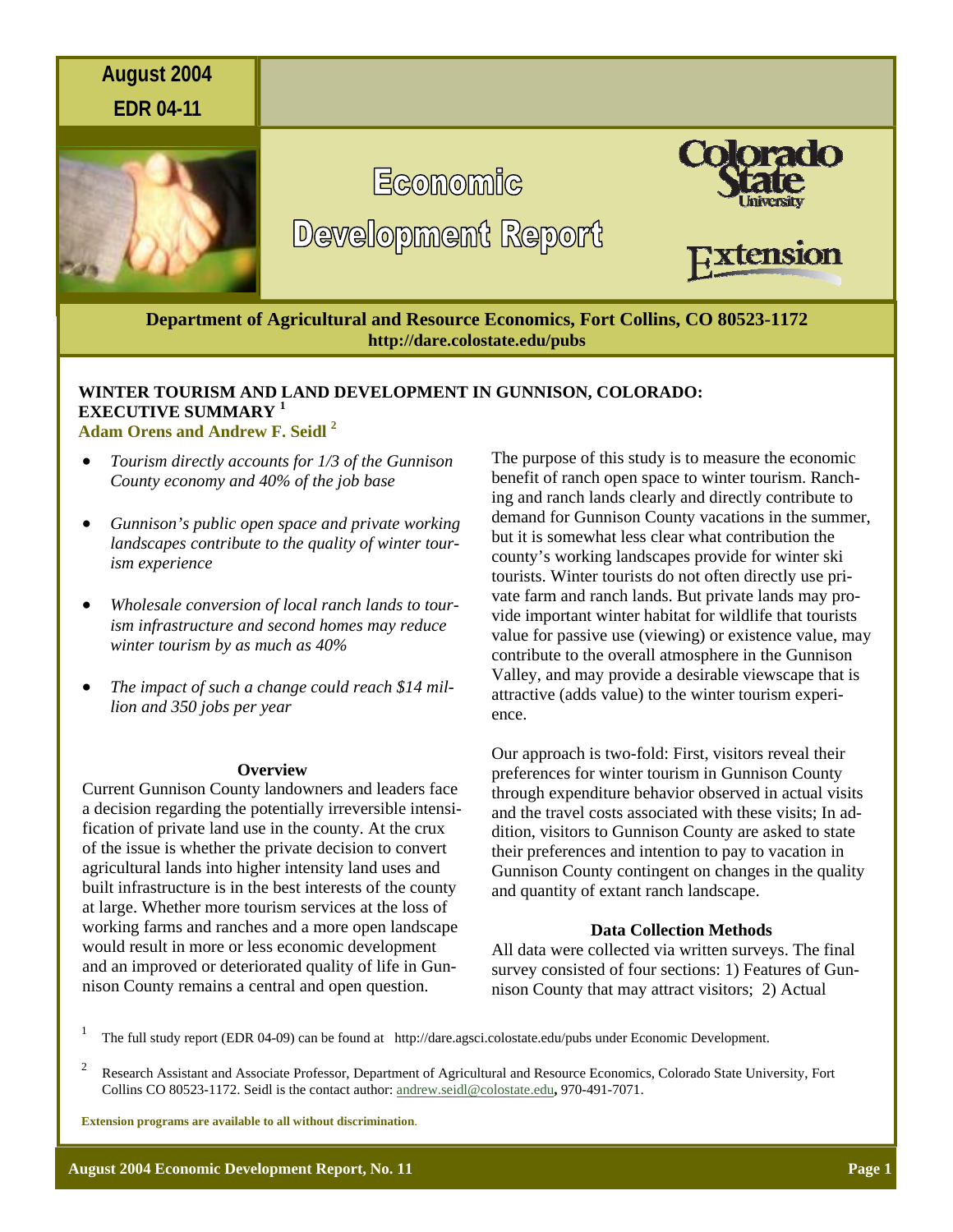participation in outdoor recreation activities, trip expenditures and travel group characteristics; 3) Predicted response to potential changes in the Gunnison County landscape; And 4) demographic information.

Surveys were completed in and around the towns of Gunnison, Crested Butte, and Mount Crested Butte, Colorado. The overwhelming majority of surveys were completed on the premises of the Crested Butte Mountain Resort located in Mt. Crested Butte, CO. The surveys were conducted by personal interview by Colorado State University graduate students and Western State College undergraduate students between March 9, 2003 and March 15, 2003. The survey can be classified as a stratified random sample—it represents a random group, from all socioeconomic classes and it excludes Gunnison County residents.

Respondent's willingness to pay for Gunnison County vacations contingent on rising travel costs was then computed. Respondents were asked whether they would still vacation in Gunnison County if their travel costs increased by a specified amount of money and bid amounts were randomized throughout the entire survey population. Respondent's willingness to visit Gunnison County contingent on higher percentages of developed ranch land was also obtained by asking whether the respondent would still visit, knowing that there was less ranch open space. Visitors were asked if they would still visit if 25%, 50%, 75%, or all ranch lands were converted to higher density residential and commercial development and by how many days they would change their visit.

## **Results**

- There are two intriguing demographic facts about the sample: 74.6% of respondents completed a fouryear college degree or higher; and 51.7% of respondents earn over \$100,000 annually.
- Features of the natural landscape are the most important criteria in the choice of Gunnison County for a vacation destination. Tourism infrastructure features rank second in importance, followed by social and cultural aspects of Gunnison County and farm and ranch attributes of the landscape.
- In our sample, 91.7% of respondents participated in alpine skiing or snowboarding, 41.8% participated in sightseeing/photography, 29.3% drove for pleasure, 23.7% hiked, and 20.7% viewed wildlife on their Gunnison County vacation, all of which are dependent on the scenic beauty of the area whether on public or private land.
- Tourists spent an average of \$1550 on their vacation in within Gunnison County, but a substantially lower median of \$1250. A sum of just under \$500,000 was spent in Gunnison County by our sample of 313 respondents. A majority (59%) of those surveyed spent a mean of \$825 on lodging in Gunnison County; this means that most Gunnison County visitors are destination tourists. A large proportion (80%) of people surveyed spent money on ski passes during their time in Gunnison County with a mean response of \$340. Answers ranged from \$39 for the single, one-day user, to \$2000 for the family that stayed for the week. Many visitors (81%) visited restaurants and bars while in Gunnison County, spending a mean amount of \$313.
- Total travel expenditures had a mean of just under \$2,000 and a median of \$1,600 A majority (61%) of respondents spent a mean amount of \$121 on gasoline and other auto-related expenses. Approximately one-third (30%) of respondents chose airlines as their preferred mode of travel, spending a mean of \$880 and a median of \$600 on airline tickets, implying Gunnison County attracts people from just across county lines to people from across oceans.
- The mean time spent in Gunnison County is  $5.47$ days. The mean one-way travel time to Gunnison County is 11.8 hours in transit. The mean one-way travel distance to Gunnison County is 1085.5 miles and approximately 66% of visitors to Gunnison County comes from within 1000-1200 miles away. The mean response for the distance to the next best recreation area if Gunnison County were not available is 508.9 miles.
- Asked if all Gunnison farms and ranches were converted to higher density development (condos, resorts, etc.) would affect future visits, more than half (58.4%) say they would decrease their visits to Gunnison County. Essentially, nearly 60% of respondents would not come to Gunnison County if all farm and ranch lands were developed. Nearly 4 out of 10 (39.5%) say the development would have no impact on their visitation, and a small minority (2.1%) would be attracted to such changes.
- Respondents were sensitive to the degree of ranch land coversion. A majority (54.3%) chose the most sensitive ranchland conversion option (25%) to begin to change their visitation choice. The overwhelming majority (97.2%) indicating that their choice of Gunnison County for their winter recreation experience is highly sensitive to its current, relatively undeveloped and open, rural and agricultural characteristics.